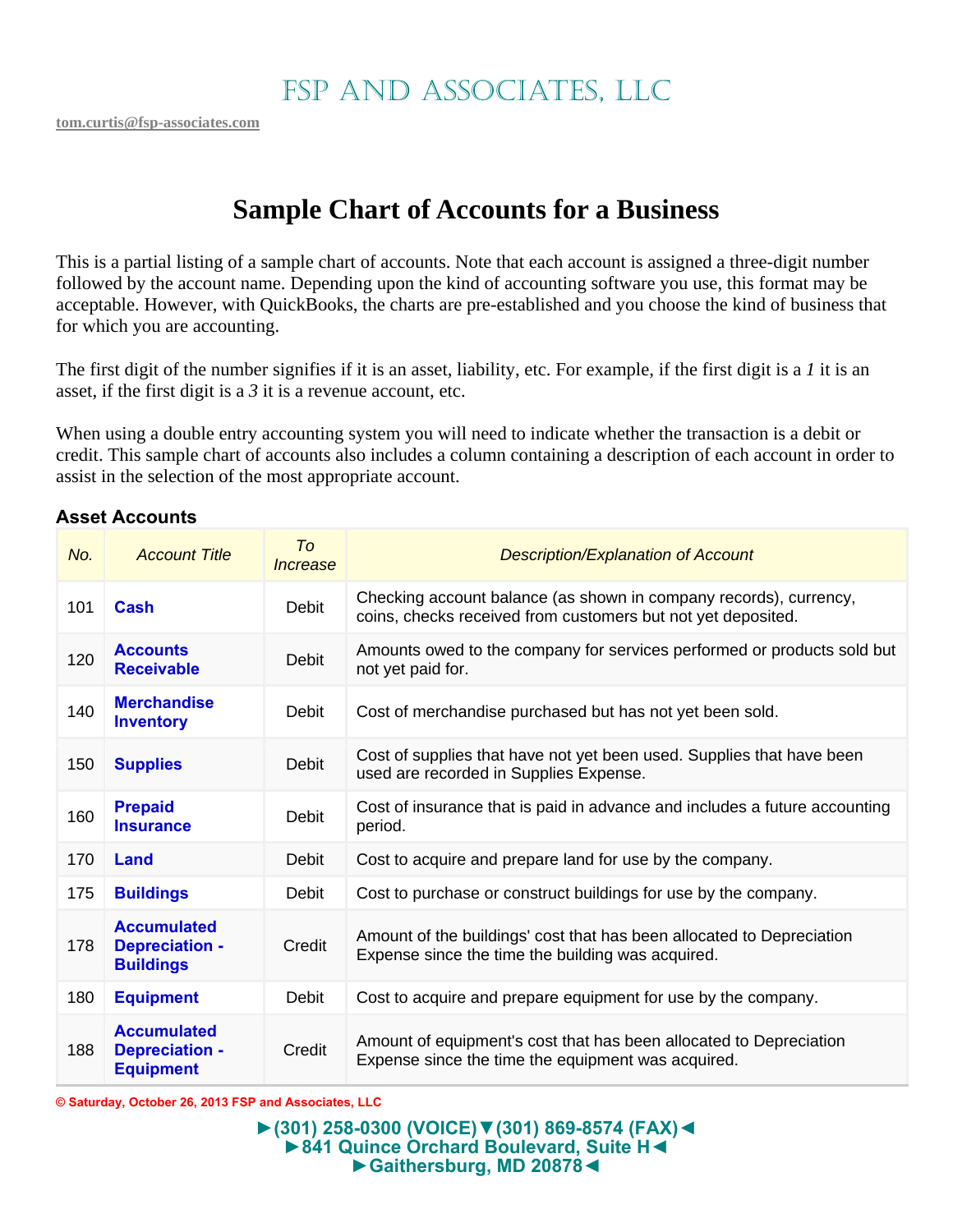**tom.curtis@fsp-associates.com** 

### **Liability Accounts**

| No. | <b>Account Title</b>                   | To<br>Increase | <b>Description/Explanation of Account</b>                                                                                                                                                               |
|-----|----------------------------------------|----------------|---------------------------------------------------------------------------------------------------------------------------------------------------------------------------------------------------------|
| 210 | <b>Notes Payable</b>                   | Credit         | The amount of <b>principal</b> due on a formal written promise to pay. Loans from<br>banks are included in this account.                                                                                |
| 215 | <b>Accounts</b><br><b>Payable</b>      | Credit         | Amount owed to suppliers who provided goods and services to the company<br>but did not require immediate payment in cash.                                                                               |
| 220 | <b>Wages Payable</b>                   | Credit         | Amount owed to employees for hours worked but not yet paid.                                                                                                                                             |
| 230 | <b>Interest Payable</b>                | Credit         | Amount owed for interest on Notes Payable up until the date of the balance<br>sheet. This is computed by multiplying the amount of the note times the<br>effective interest rate times the time period. |
| 240 | <b>Unearned</b><br><b>Revenues</b>     | Credit         | Amounts received in advance of delivering goods or providing services.<br>When the goods are delivered or services are provided, this liability amount<br>decreases.                                    |
| 250 | <b>Mortgage Loan</b><br><b>Payable</b> | Credit         | A formal loan that involves a lien on real estate until the loan is repaid.                                                                                                                             |

### **Owner's Equity Accounts**

| No. | <b>Account Title</b>                 | Tο<br>Increase | <b>Description/Explanation of Account</b>                                                                                                                                                                                                |
|-----|--------------------------------------|----------------|------------------------------------------------------------------------------------------------------------------------------------------------------------------------------------------------------------------------------------------|
| 290 | <b>Mary Smith,</b><br><b>Capital</b> | Credit         | Amount the owner invested in the company (through cash or other assets)<br>plus earnings of the company not withdrawn by the owner.                                                                                                      |
| 295 | <b>Mary Smith,</b><br><b>Draw</b>    | Debit          | Amount that the owner of the sole proprietorship has withdrawn for personal<br>use during the current accounting year. At the end of the year, the amount in<br>this account will be transferred into Mary Smith, Capital (account 290). |

#### **Operating Revenue Accounts**

| No. | <b>Account Title</b>              | To<br>Increase | <b>Description/Explanation of Account</b>                                                                                                                                                                                                                                         |
|-----|-----------------------------------|----------------|-----------------------------------------------------------------------------------------------------------------------------------------------------------------------------------------------------------------------------------------------------------------------------------|
| 310 | <b>Service</b><br><b>Revenues</b> | Credit         | Amounts earned from providing services to clients, either for cash or on<br>credit. When a service is provided on credit, both this account and Accounts<br>Receivable will increase. When a service is provided for immediate cash,<br>both this account and Cash will increase. |

**© Saturday, October 26, 2013 FSP and Associates, LLC** 

**►(301) 258-0300 (VOICE)▼(301) 869-8574 (FAX)◄ ►841 Quince Orchard Boulevard, Suite H◄ ►Gaithersburg, MD 20878◄**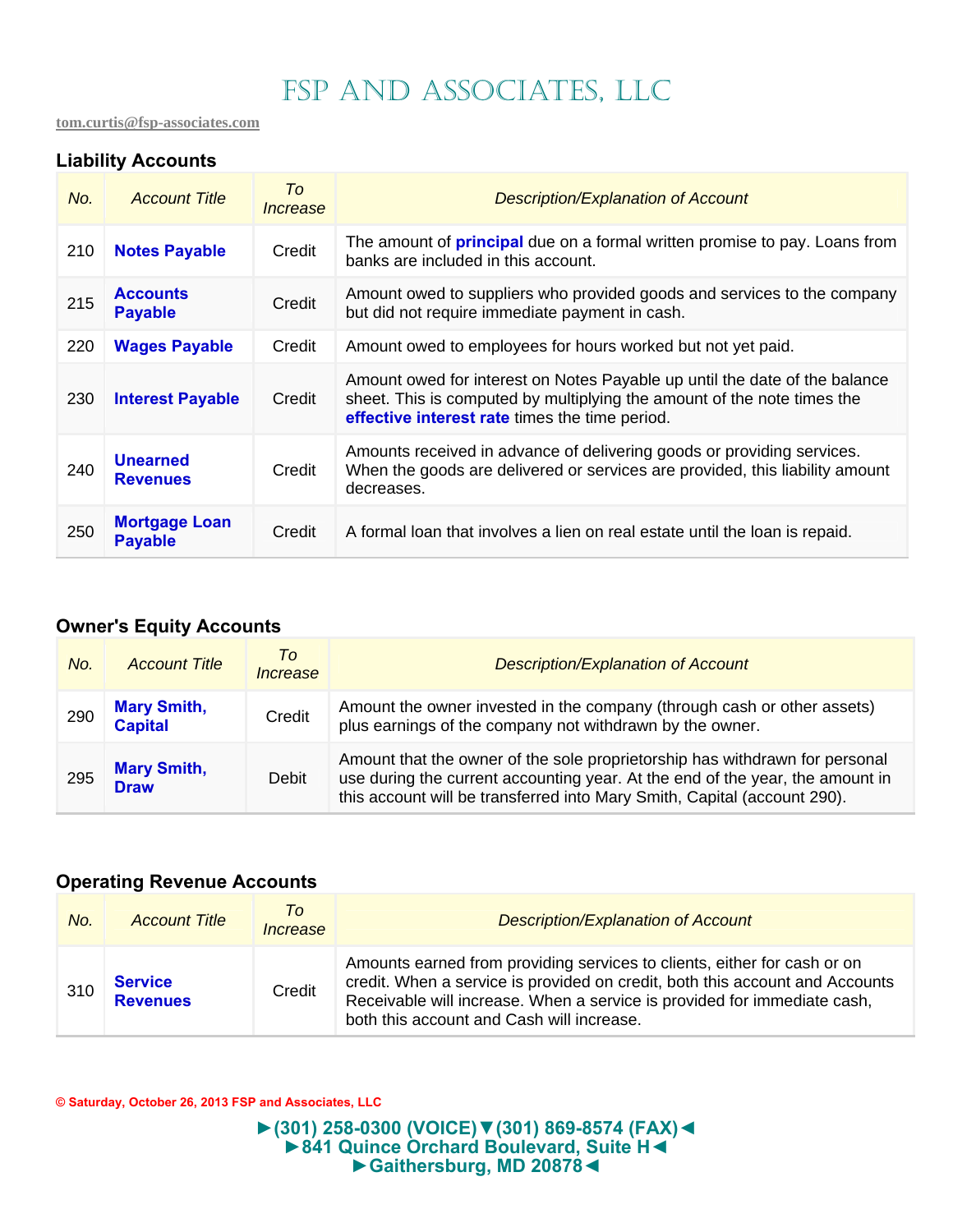## **Operating Expense Accounts**

| No. | <b>Account Title</b>                  | Tο<br>Increase | <b>Description/Explanation of Account</b>                                                                                                                                                 |
|-----|---------------------------------------|----------------|-------------------------------------------------------------------------------------------------------------------------------------------------------------------------------------------|
| 500 | <b>Salaries Expense</b>               | Debit          | Expenses incurred for the work performed by salaried employees during the<br>accounting period. These employees normally receive a fixed amount on a<br>weekly, monthly, or annual basis. |
| 510 | <b>Wages Expense</b>                  | Debit          | Expenses incurred for the work performed by non-salaried employees<br>during the accounting period. These employees receive an hourly rate of<br>pay.                                     |
| 540 | <b>Supplies</b><br><b>Expense</b>     | Debit          | Cost of supplies used up during the accounting period.                                                                                                                                    |
| 560 | <b>Rent Expense</b>                   | Debit          | Cost of occupying rented facilities during the accounting period.                                                                                                                         |
| 570 | <b>Utilities Expense</b>              | Debit          | Costs for electricity, heat, water, and sewer that were used during the<br>accounting period.                                                                                             |
| 576 | <b>Telephone</b><br><b>Expense</b>    | Debit          | Cost of telephone used during the current accounting period.                                                                                                                              |
| 610 | <b>Advertising</b><br><b>Expense</b>  | Debit          | Costs incurred by the company during the accounting period for ads,<br>promotions, and other selling and expenses (other than salaries).                                                  |
| 750 | <b>Depreciation</b><br><b>Expense</b> | Debit          | Cost of long-term assets allocated to expense during the current accounting<br>period.                                                                                                    |

### **Non-Operating Revenues and Expenses, Gains, and Losses**

| No. | <b>Account Title</b>                    | To<br>Increase | <b>Description/Explanation of Account</b>                                                                                                                                                              |
|-----|-----------------------------------------|----------------|--------------------------------------------------------------------------------------------------------------------------------------------------------------------------------------------------------|
| 810 | <b>Interest</b><br><b>Revenues</b>      | Credit         | Interest and dividends earned on bank accounts, investments or notes<br>receivable. This account is increased when the interest is earned and either<br>Cash or Interest Receivable is also increased. |
| 910 | <b>Gain on Sale of</b><br><b>Assets</b> | Credit         | Occurs when the company sells one of its assets (other than inventory) for<br>more than the asset's <b>book value</b> .                                                                                |
| 960 | <b>Loss on Sale of</b><br>Assets        | Debit          | Occurs when the company sells one of its assets (other than inventory) for<br>less than the asset's book value.                                                                                        |

**© Saturday, October 26, 2013 FSP and Associates, LLC** 

#### **►(301) 258-0300 (VOICE)▼(301) 869-8574 (FAX)◄ ►841 Quince Orchard Boulevard, Suite H◄ ►Gaithersburg, MD 20878◄**